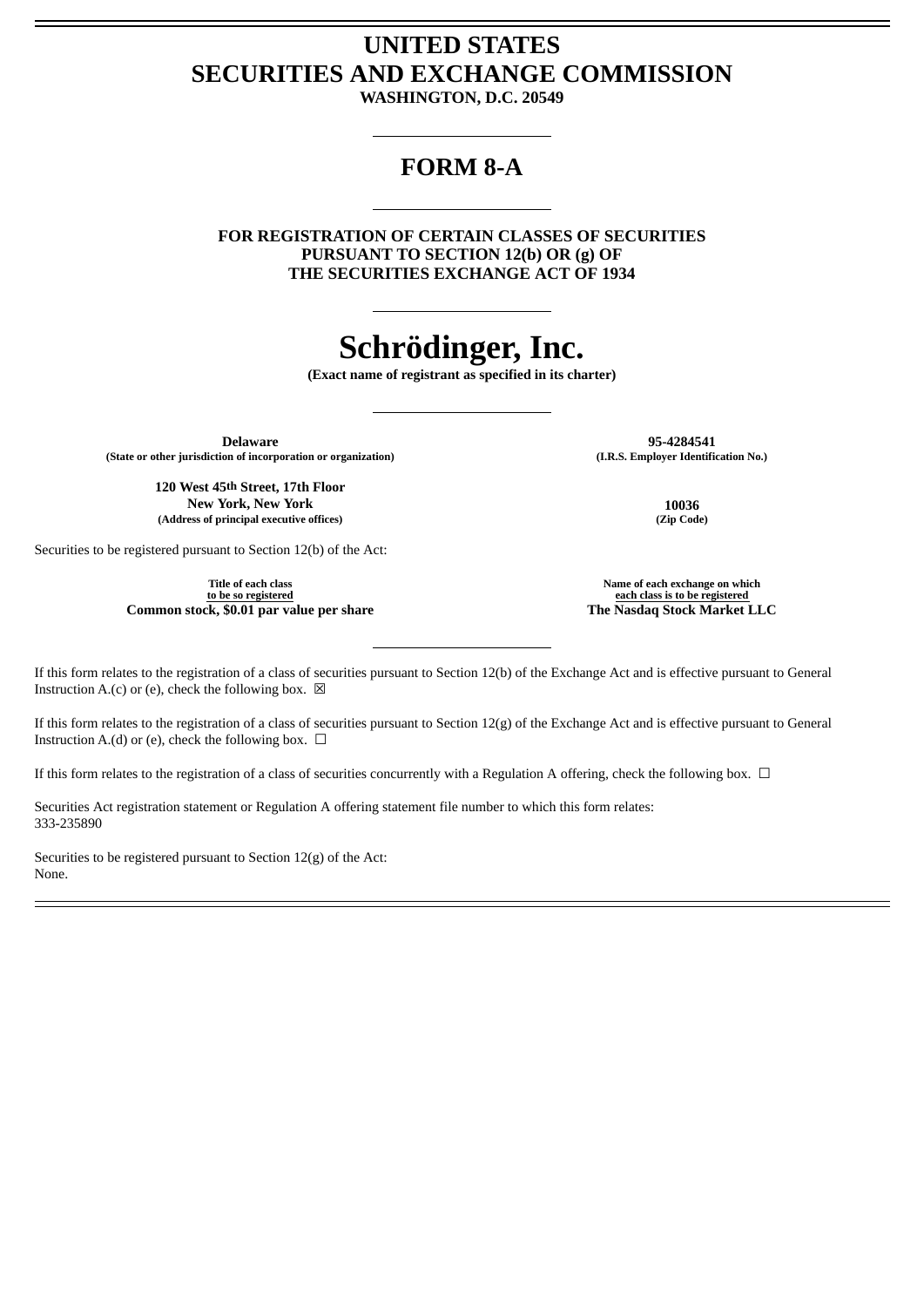#### **Item 1. Description of Registrant's Securities to be Registered.**

The description under the heading "Description of Capital Stock" relating to the common stock, \$0.01 par value per share, of Schrödinger, Inc. (the "Registrant") in the prospectus included in the Registrant's Registration Statement on Form S-1 (File No. 333-235890), as amended (the "Registration Statement"), filed under the Securities Act of 1933, as amended (the "Securities Act"), with the Securities and Exchange Commission (the "Commission") is incorporated herein by reference. Any form of prospectus subsequently filed by the Registrant with the Commission pursuant to Rule 424(b) under the Securities Act that constitutes part of the Registration Statement shall be deemed to be incorporated herein by reference.

### **Item 2. Exhibits.**

Pursuant to the Instructions as to Exhibits for Form 8-A, no exhibits are required to be filed because no other securities of the Registrant are registered on The Nasdaq Stock Market LLC and the securities registered hereby are not being registered pursuant to Section 12(g) of the Securities Exchange Act of 1934, as amended.